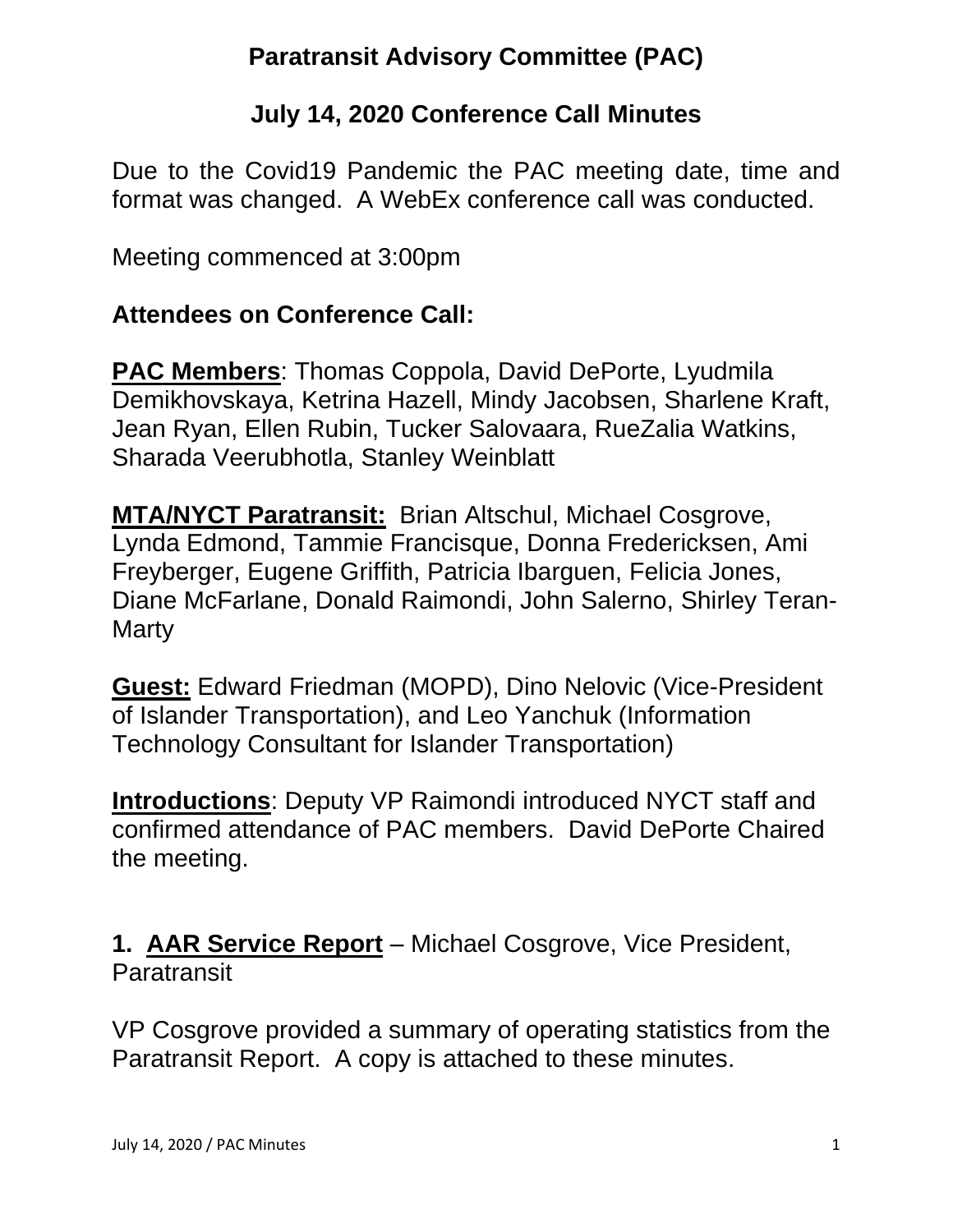### **PAC Member Discussion and Feedback**

Ms. Ryan had a follow up question based on how the appointment time trips are being scheduled.

VP Cosgrove explained that a COVID 19 related reduction in demand, reduced traffic conditions and the move to direct trips without sharing rides allowed for optimum on time performance. In fact, schedules were running early. Adjustments were made back in the spring to the scheduling logic and travel time was reduced by 50% and appointment times were still running early. The system wasn't designed for the conditions that existed post the COVID epidemic. In order to avoid early arrivals we moved towards scheduling trips as pick-up rather than appointments; this helps avoid very early arrivals. He also mentioned that our new scheduling system will help in providing more accurate travel time. Mr. Altschul, Technology Officer, mentioned that implementation of the new scheduling system has already started at the carrier level and within the 1<sup>st</sup> quarter of 2021, the whole system should be integrated.

The new system will include the Department of Transportation (DOT) information regarding street closures, parades and any obstruction to traffic patterns. The drivers are now getting trained on the GPS system, and dispatchers will begin their training by the end of August.

Ms. Jacobson stated how she and other PAC members would like to be involved in the training of drivers. Ms. Fredericksen, Outreach Director explained that her team has created short clips of AAR customers which includes PAC member Ms. Veerubhotla. These clips provide information and education to drivers and carriers from the perspective of people with disabilities who travel via Access-A-Ride. VP Cosgrove noted that there will be additional opportunities for the PAC members to be involved in training.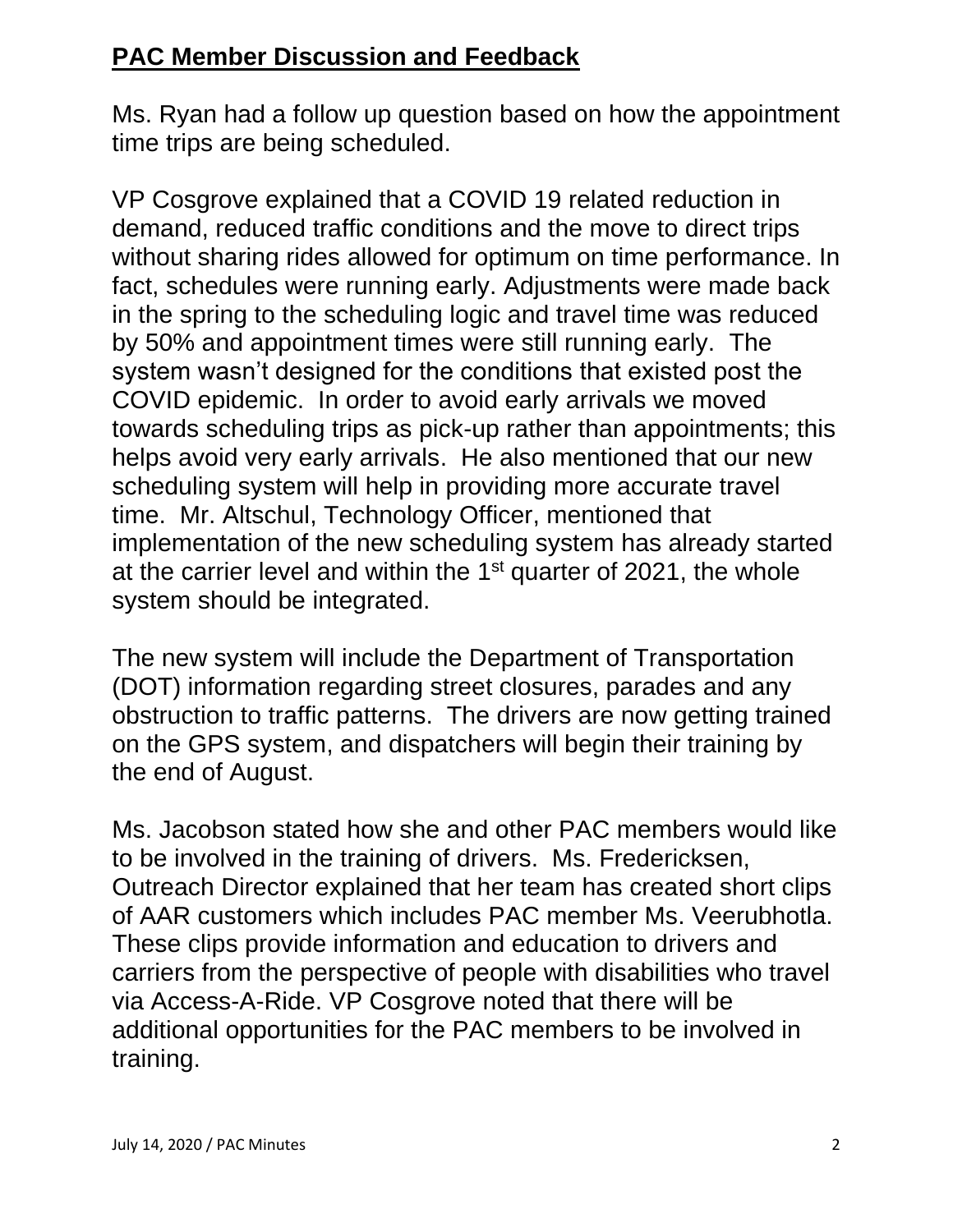# **2. Paratransit Topic - Broker Islander Presentation**

Mr. Griffith, Non-Dedicated Services Operations Officer, introduced the Vice-President of Islander Transportation, Dino Nelovic. He explained how well the service is performing on Staten Island and how only less than 1% of customer complaints are about No-Shows. The survey feedback regarding overall performance has garnered great reviews.

Mr. Nelovic further explained how he has been in the transportation business for 30 years. At the current time the company has 200 vehicles that can be dispatched within Staten Island. Also, during this difficult time (COVID-19 pandemic), Islander continued to provide transportation to customers and adhere to safety guidelines.

- Drivers are provided constant COVID-19 training.
- Drivers have been given PPE, masks, sanitizer and wipes and vehicles are sanitized after each trip.

Mr. Yanchuk, IT Consultant for Islander Transportation explained how the company experienced zero technical downtime during the pandemic. Drug and alcohol testing continue to be conducted. For the past six months Islander has used the online management portal to track GPS for exact arrival times, accuracy of IVR calls, and dispatching of data same day.

Mr. Griffith explained that the transition from Voucher to Broker has allowed service to be booked through the AAR telephone number. Broker trips receive their schedule the night before and customers then get confirmation (vehicle number, color of vehicle and time). In addition, the benefit of computerized GPS, communication between broker and AAR, and the technology behind the service makes it efficient. All trips are traceable and recorded for accurate data.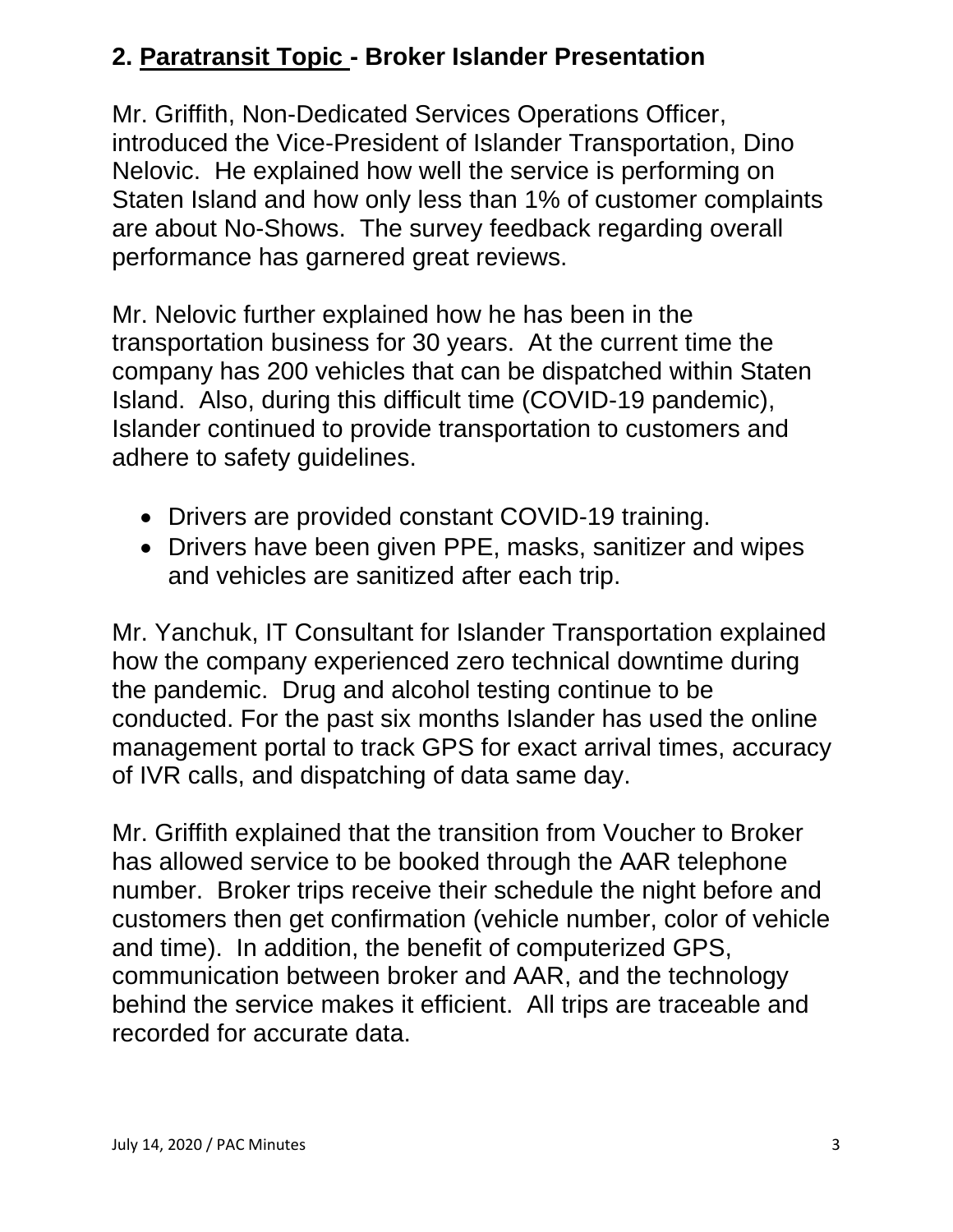Mr. Coppola questioned the training of drivers who interact with customers who have low vision or who are blind? Mr. Nelovic explained that drivers will receive a notification with instruction that a customer needs additional assistance. The driver must accept acknowledgement of this information before trips can proceed.

Mr. Nelovic explained that an agent associated with the broker center is on standby who calls the driver to confirm the information again. Drivers are reminded to get out of the vehicle, call out and assist and open the door for the customer. This process has been successful.

#### **PAC Member Discussion and Feedback**

Ms. Jacobson inquired about whether partitions interfere with the A/C ventilation in the vehicle.

Mr. Nelovic explained that before any vehicles start service the A/C vents in the back are checked for adequate air climate.

Ms. Ryan inquired how many accessible vehicles were in their fleet? Mr. Nelovic stated now they have begun with two vehicles and are working with NYCT to properly provide the service and increase their capacity.

VP Cosgrove clarified that while they are working on increasing the number of accessible vehicles, Access-A-Ride has a Dedicated Carrier located on Staten Island which has the capability to service trips that are accessible.

Ms. Rubin suggested as proof of identification a driver could receive a picture of the customer. This will allow a driver to identify and assist customers who are visually impaired as well as prevent fraud.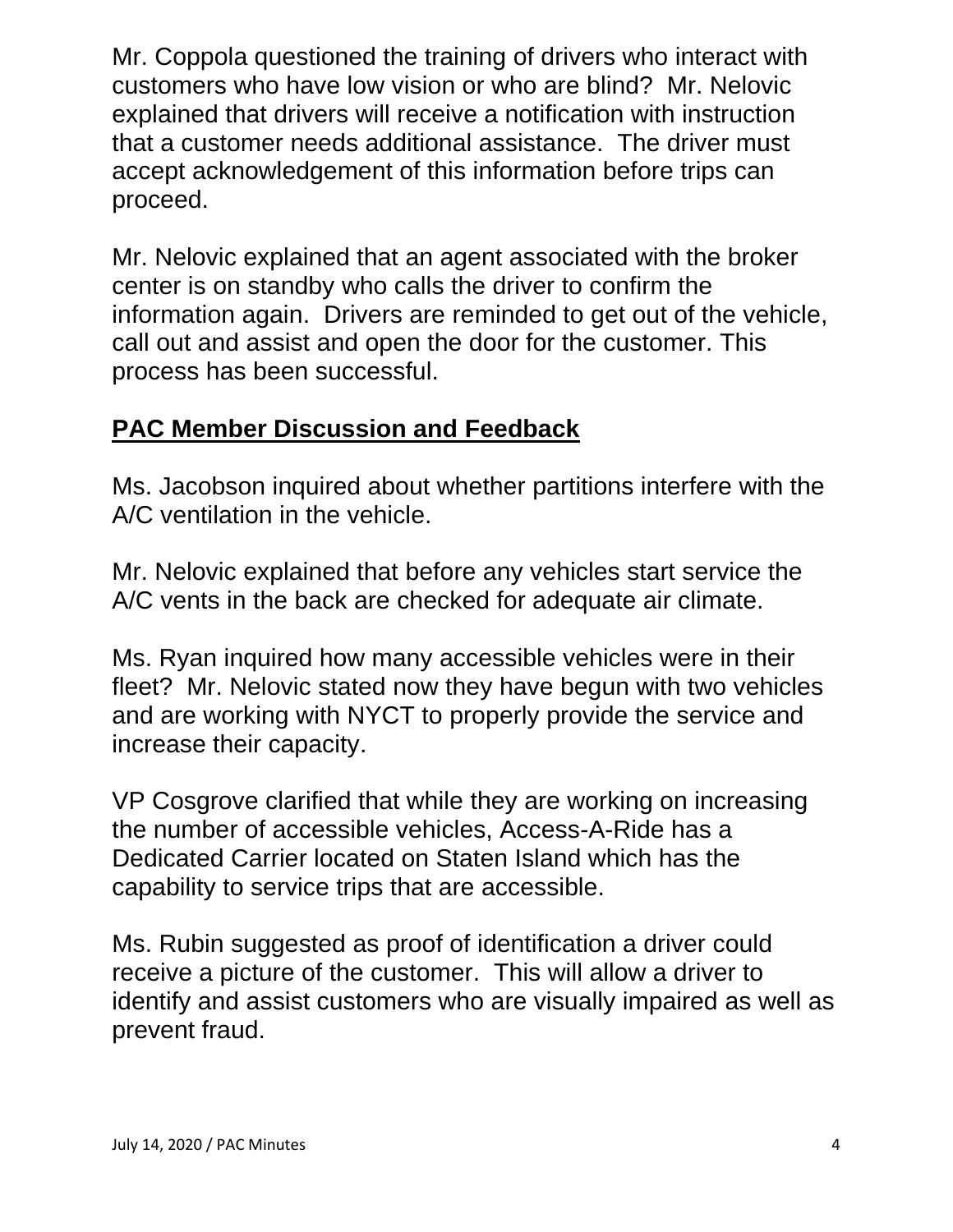This feature has been in development, said Mr. Altschul. Paratransit will work with the Brokers and see if this technology can currently be installed into their system. Mr. Cosgrove added that Eugene Griffith will work on it with Mr. Altschul. We will also look at the primary carrier mobile data terminals.

# **5. New/Old Business**

Ms. Rubin requested an update on status on fare collection.

Mr. Cosgrove offered that there were no immediate plans for the resumption of cash fare collection but that the PAC would be informed as things develop.

Ms. Jacobsen and Ms. Watkins wanted to know if there has been any discussion about when Phase II of the Pilot Program will begin.

VP Cosgrove stated at the current time there hasn't been any decision made about timing of the implementation of the second phase, due to the COVID-19 pandemic. We will notify the PAC as soon as we know something and have a separate call.

Ms. Watkins mentioned some of her advocates have contacted her regarding the application process and how to appeal.

Ms. McFarlane, Officer of Eligibility & Compliance explained that currently all assessment locations are closed. If a customer wants to apply, they must call 877-337-2017. An agent will take their information and decisions will be made on a case-by case basis. Appeal decisions are also being reviewed, and determinations are being made.

Ms. Ryan and Ms. Veerubhotla inquired about whether any decisions have been made to start interviewing candidates for the PAC.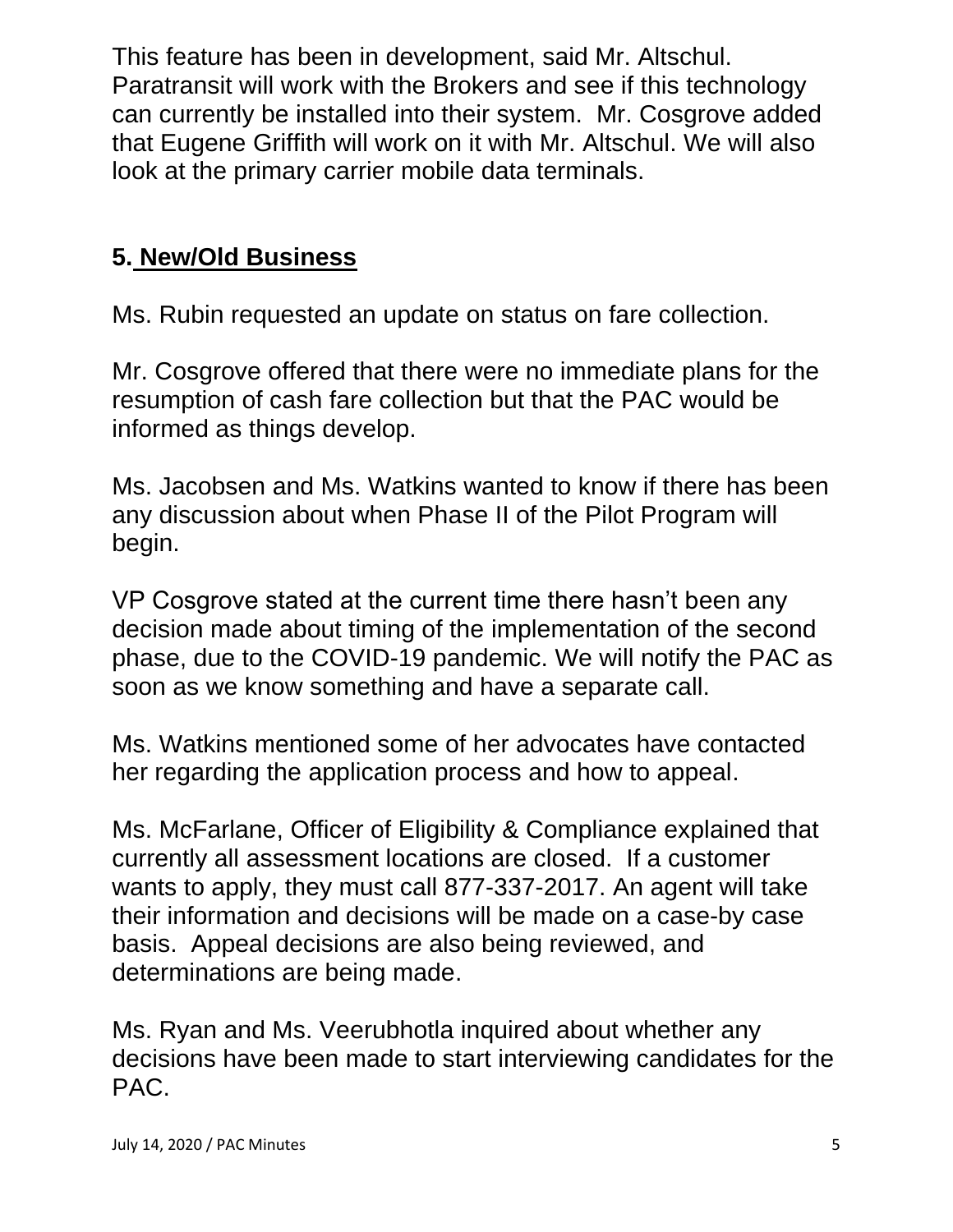Ms. Rubin, Co-Chair explained that before the pandemic the committee was in the process of reviewing the resumes. They will start the process again.

Mr. Cosgrove offered that while attending training classes wouldn't be practical due to COVID 19, a separate forum for the PAC to interact directly with trainers to discuss their suggestions for driver training and hear what the carriers are currently doing regarding driver training.

Mr. Salovaara asked a question on returning to shared rides.

Mr. Cosgrove responded that we still don't have any date.

#### **Closing**

The meeting ended at 4:30pm.